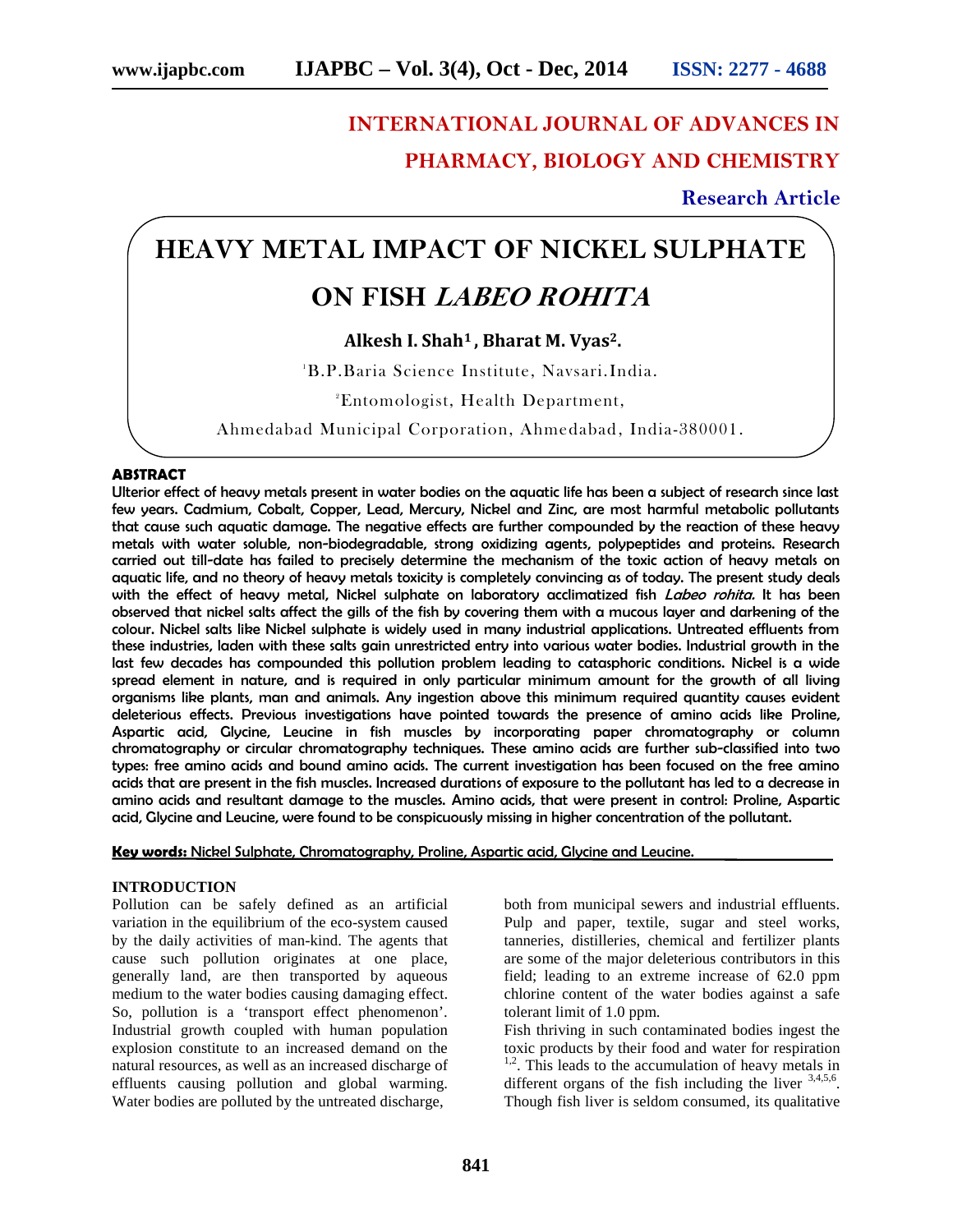assessment gives better biomonitoring of metal pollution<sup>7</sup>. Continuous monitoring of the water bodies and the aquatic ecosystem for the ulterior effects of heavy metals is necessary for all the species that thrive on these water mass  $\frac{8}{3}$ . . Human consumption of such affected fish leads to a number of temporary and permanent health problems in humans. Since fish are a natural and good source of protein and unsaturated omega-3 fatty acid for human, monitoring of their quality and health aspect is a subject of great importance  $^{1,2,9,10,11,12,13,14,15,16}$ . A mus better example is the River Kaveri crossing three southern states of India. This study has been confined to the assessment of the effect of heavy metal pollution on the fish thriving in the delta of this river, with their different feeding habits and also to find the accumulation pattern in different organs viz., muscle tissue, liver and gill of fish from Anaikarai dam of River Kaveri. Heavy, dense, metallic elements which are toxic to human beings and animals and which tend to accumulate in the body are known as trace metals. These toxic metals even in trace amounts, such as Arsenic, Cadmium, Chromium, Cobalt, Iron, Lead, Manganese, Mercury, Nickel and Tin have an undesirable effect on the entire ecosystem.

#### **MATERIALS AND METHODS**

#### **A. Processing of the fresh water fingerlings major carp Labeo rohita for study:**

Healthy fresh water fingerlings major carp *Labeo rohita* of both sexes were collected from the local fish farms. The fingerlings were transported in polythene bag containing O2 saturated water and brought to the aquarium nearly 125 to 160 fingerlings of *Labeo rohita* and were kept as stock. Normal fresh water, commercial fish food was given twice a day. Dissolved Oxygen level and pH of water was maintained in the laboratory to acclimatize the fish for 15 to 20 days. Different concentration of Nickel was made by dissolving analytical grade Nickel sulphate in the fresh water. Amino acids were separated from the fish tissue with the help of centrifuge. For the qualitative and quantitative analysis of amino acids, ascending paper chromatographic techniques was used. 3 sets of different concn of Nickel sulphate (40, 50, 60 ppm) were prepared for treatment.

#### **Preparation of sample:**

Extraction of free a. a. from the fish tissues: Weighed tissues (300 mg), were homogenized in glass homogenizer in 80 % alcohol and was left for 24 hours at  $0 - 4$  °C. The homogenous mixture was centrifuged after 24 hours and alcoholic supernatant was filtered and evaporated over water bath at 80 ºC. The dried residue was extracted with 1 ml of 10 %

aqueous ethanol. These samples were used for chromatography for the determination of free amino acids

**Solvent system:** *n*-Butanol: Glacial acetic acid: Distilled water - 4:1:5

**Locating reagent:** 0.2 % ninhydrin in acetone was used as location reagent.

**Procedure:** Paper chromatographic technique is used for the detection of amino acids present in the fish muscle. Chromatograms were obtained. The amino acid location appeared as pinkish violet spots. The spots were circled with a pencil. The individual spots were cut out from the chromatograms and coloured spots from paper pieces in test tubes were extracted with 0.42 % Sodium bicarbonate in 48 % ethanol and kept undisturbed overnight. In the morning the test tubes were shaken and after the filter paper pieces settled down the coloured solutions were decanted in colour Imation tubes. The colour intensity of known and unknown spots of chromatograms was determined with the help of photo colorimeter using green filter. Then optical densities of amino acids were measured with the help of photo colorimeter.

#### **RESULT AND DISCUSSION**

The results denote that Nickel sulphate prominently affects the fish muscles as some amino acids are found to be reduced or even completely missing. This directly impairs the nutritive quality of the fish as they are of the main nutritive part of the fish containing high percentage of protein. Hence, the current study has been concentrated on presence of amino acids in the fish muscles including variation in its content,

The results obtained after performing the experiments are represented in the following table no. 01. It represents the results of all the four amino acids found to be present in fish *Labeo rohita.* The decreasing amount of the amino acid Glycine ,Aspartic acid, Proline and Leucine is shown in graph no.01, 02,03 and 04 respectively.

#### **CONCLUSION**

Protein deficiency in a human body leads to a number of health related problems, including reduction of chondroblastic and osteoblastic activity. This leads to an acute situation where the normal growth and formation of the bones and the cartilage gets hampered, which finally results in irreparable deformities in the body of the growing children, and also in adults. Fish is the staple food of the people of South Gujarat region. Hence it is a matter of utmost importance to study and constantly monitor the various heavy metal pollutants in water in the Southern region of the state of Gujarat.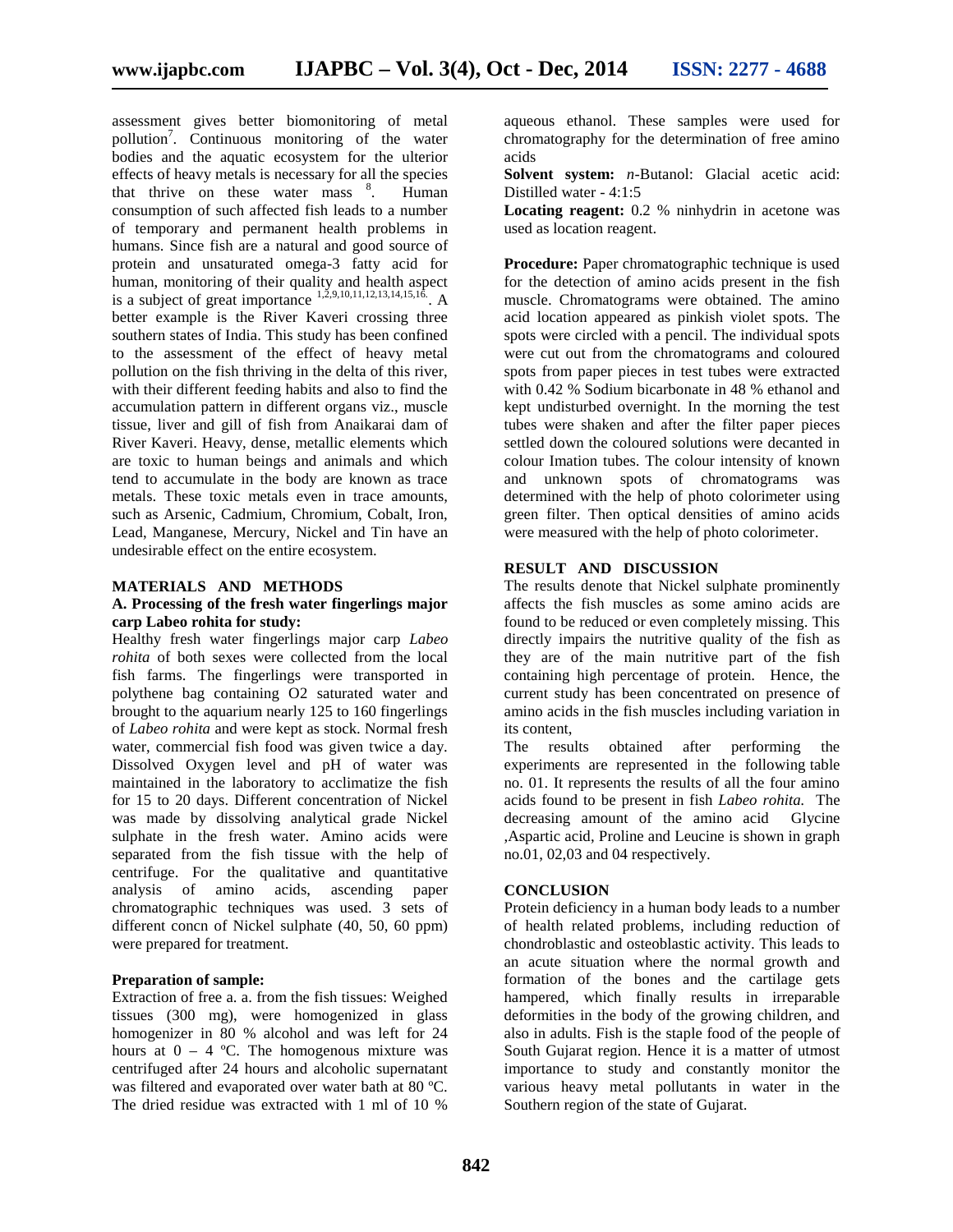| Amino acids          | <b>Nickel</b><br>concentration | Exposure time (Days) |       |       |
|----------------------|--------------------------------|----------------------|-------|-------|
|                      |                                | 15                   | 30    | 45    |
| (01)                 | (02)                           | (03)                 | (04)  | (05)  |
| Glycine              | Control                        | 0.059                | 0.059 | 0.059 |
|                      | 40 ppm                         | 0.058                | 0.058 | 0.052 |
|                      | 55 ppm                         | 0.058                | 0.052 | 0.049 |
|                      | 70 ppm                         | 0.048                | 0.042 | 0.039 |
| <b>Aspartic Acid</b> | Control                        | 0.042                | 0.042 | 0.042 |
|                      | 40 ppm                         | 0.040                | 0.036 | 0.035 |
|                      | 55 ppm                         | 0.034                | 0.030 | 0.028 |
|                      | 70 ppm                         | 0.027                | 0.024 | 0.022 |
| <b>Proline</b>       | Control                        | 0.028                | 0.028 | 0.028 |
|                      | 40 ppm                         | 0.028                | 0.022 | 0.020 |
|                      | 55 ppm                         | 0.021                | 0.018 | 0.018 |
|                      | 70 ppm                         | 0.017                | 0.015 | 0.010 |
| Leucine              | Control                        | 0.032                | 0.032 | 0.032 |
|                      | 40 ppm                         | 0.032                | 0.030 | 0.026 |
|                      | 55 ppm                         | 0.029                | 0.022 | 0.018 |
|                      | 70 ppm                         | 0.020                | 0.018 | 0.011 |
|                      |                                |                      |       |       |

**Table 1**

**Change in optical density of different amino acids after exposure to various concentrations of Nickel sulphate**. **acids after toconcentrations** 



#### **Graph 1**

**Graph showing optical density change of Glycine after exposure to various concentration of Nickel Sulphate.**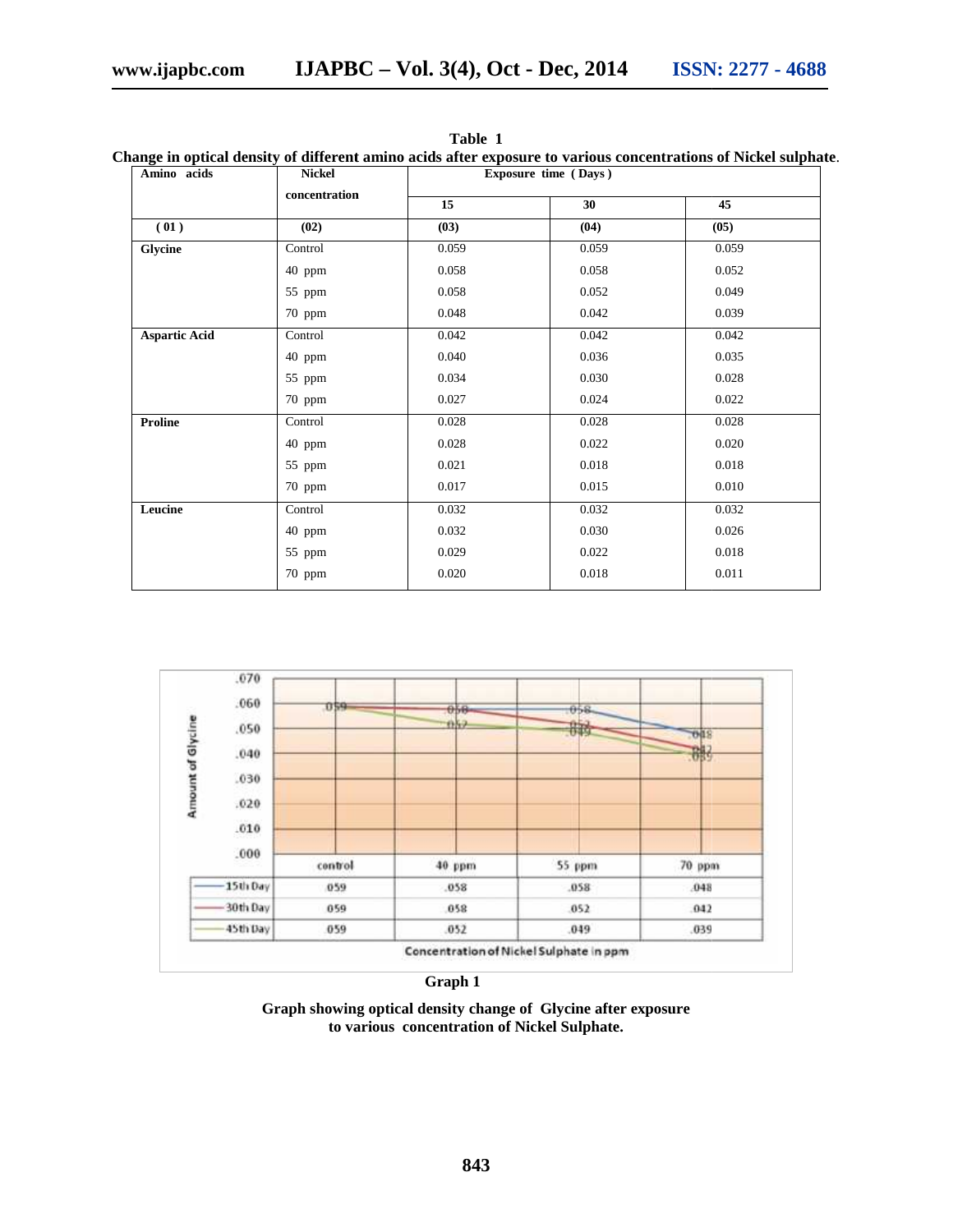

**Graph 2 Graph showing optical density change of Aspartic Acid after exposure to various concentration of Nickel Sulphate.**



**Graph 3 Graph showing optical density change of Proline after exposure to change of various concentration of Nickel Sulphate.**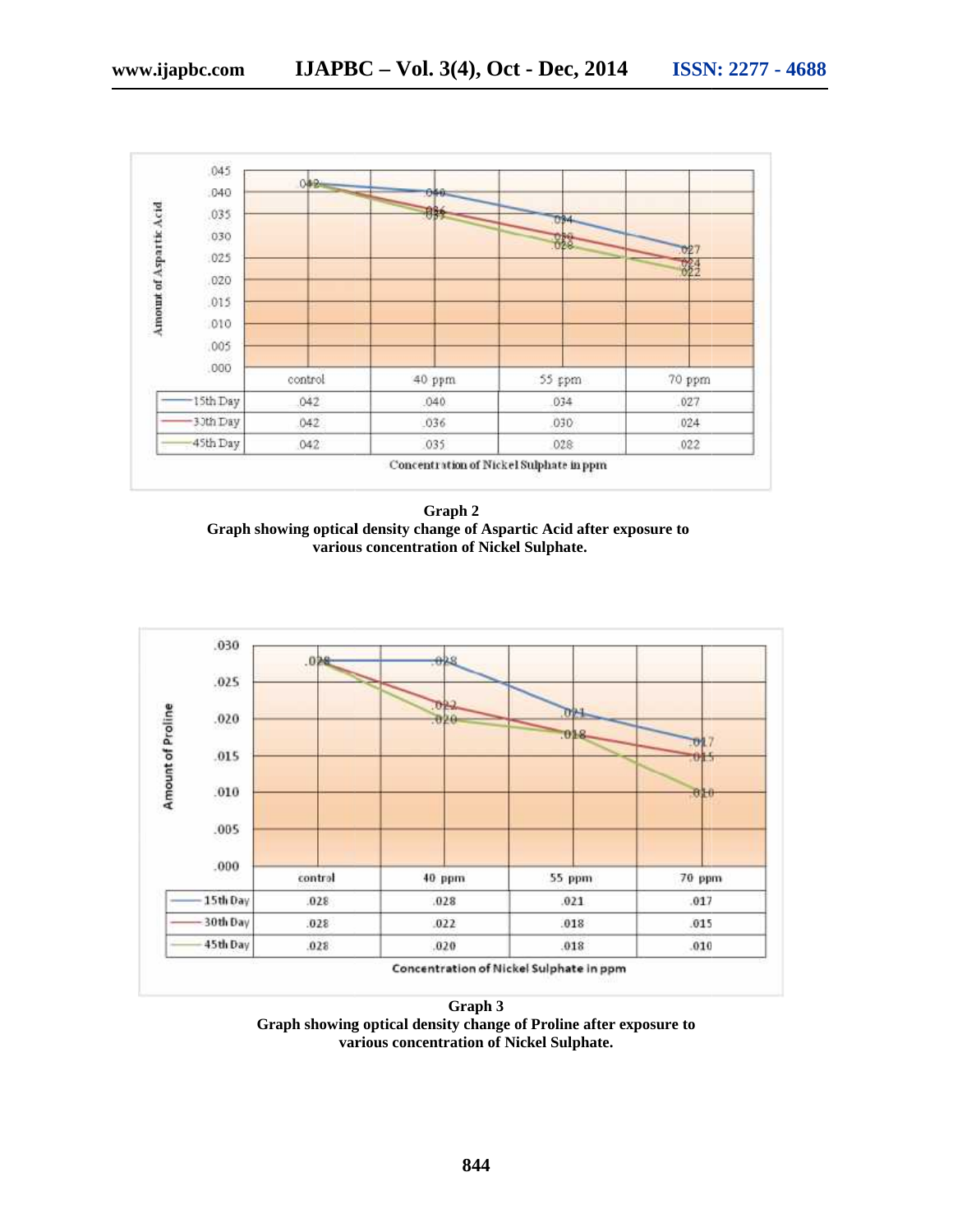

**Graph 4 Graph showing optical density change of Leucine after exposure to Graph showing various concentration of Nickel Sulphate.**

#### **REFERENCES**

- 1. Mendil D and Uluozlu OD. Determination of trace metals in sediment and five fish species trace metals in sediment and five fish species<br>from lakes in Tokat, Turkey, Food Chemistry. 2007; 101: 739-745. 739-745.
- 2. Karadede H, Oymak SA and Unlu E. Heavy metals in mullet, Liza Abu, and cat fish. Silurus triotegus, from the Ataturk Dam Lake (Euphrates), Turkey. Environmental International, 2004; 30: 183-188. metals in mullet, Liza Abu, and cat fish. Silurus<br>
triotegus, from the Ataturk Dam Lake<br>
(Euphrates), Turkey. Environmental<br>
International, 2004; 30: 183-188.<br>
Scharenberg W, Gramann P and Pfeiffer WH.<br>
Bioaccumulation of
- 3. Scharenberg W, Gramann P and Pfeiffer WH. Bioaccumulation of heavy metals and organochlorine in a lake ecosystem with special reference to bream (Abramis brama). The Science of Total Environment. 1994; 14: 197-97.
- 4. Rao LM. and Padmaja G. Bioaccumulation of heavy metals in M. cyprinoids from the harbor waters of Vishakapatinam. Bulletin of Pure Applied Science. 2000; 19A (2):77-85. organochlorine in a lake ecosystem with special<br>reference to bream (Abramis brama). The<br>Science of Total Environment. 1994; 14: 197-97.<br>Rao LM. and Padmaja G. Bioaccumulation of<br>heavy metals in M. cyprinoids from the harbo
- 5. Bervoets L, Blust R. and Verheyen R. Accumulation of metals in tissues of three spined sticklebacks (Gasterosteus aculeatus) from Bervoets L, Blust R. and Verheyen R.<br>Accumulation of metals in tissues of three spined<br>sticklebacks (Gasterosteus aculeatus) from<br>natural fresh waters. Ecotoxicology and Environmental Safety. 2001; 48 (2), 117-27. Padmaja G. Bioaccumulation of (1): 99-110.<br>
n M. cyprinoids from the harbor<br>
hakapatinam. Bulletin of Pure Suman Raj<br>
e. 2000; 19A (2):77-85. Fractionation<br>
Fullst R. and Verheyen R. sediment-boun<br>
for metals in tissues of
- 6. Dural M, Goksu MZL, Ozak AA. and Baris D. Bioaccumulation of some heavy metals in different tissues of Dicentrarchus labrax L, 1758, Sparus aurata L, 1758 and Mugil cephalus 2001; 48 (2), 117-27.<br>, Ozak AA. and Baris D.<br>some heavy metals in

L, 1758 from the Camlik lagoon of the eastern cost of Mediterranean (Turkey). Environmental Monitoring and Assessment 2006; 118 (1-3): 65- 74.

- 7. Chaffai AH, Romeo M and Abed El. Heavy metals in different fishes from Middle Eastern coast of Tunisia. Bulletin of Environmental Contamination and Toxicology. 1996; 56, 766- 773.
- 8. Kotze, Du Preez HH. and Van Vuren JHJ. Bioaccumulation of copper and zinc in Orechromis mossambicus and Clarias gariepinus, from the Olifants River, Mpumalanga, South Africa. Water SA. 1999; 25 (1): 99-110. coast of Tunisia. Bulletin of Environmental<br>Contamination and Toxicology. 1996; 56, 766-<br>773.<br>Kotze, Du Preez HH. and Van Vuren JHJ.<br>Bioaccumulation of copper and zinc in<br>Orechromis mossambicus and Clarias<br>gariepinus, from
- 9. Chandrasekhar K, Chary NS, Kamala CT, Suman Raj DS. and Sreenivasa Rao A. Fractionation studies and bioaccumulation of sediment-bound heavy metals in Kolleru Lake by edible fish. Environmental International. 2003; 29: 1001-1008. D and Uluezhu OD. Determination of the internation of the case of Visham the Case (11739 from the Case (11739 from the Case in Tokat, Turkey, Food Chemistry. Monitoring and Assessment 2006; 118 (1-3): 65-<br>
01: 739-745.<br>
de (1): 99-110.<br>Chandrasekhar K, Chary NS, Kamala CT,<br>Suman Raj DS. and Sreenivasa Rao A.<br>Fractionation studies and bioaccumulation of<br>sediment-bound heavy metals in Kolleru Lake by
	- 10. Licata P, Trombett D, Cristanib M, Martino D. and Naccari F. Organochlorine compounds and heavy metals in the soft tissue of the mussel Mytilus galloprivincialis collected from Lake Faro (Sicily, Italy). Environmental International. 2004; 30: 805-510. Licata P, Trombett D, Cristanib M,<br>and Naccari F. Organochlorine com<br>heavy metals in the soft tissue of<br>Mytilus galloprivincialis collected